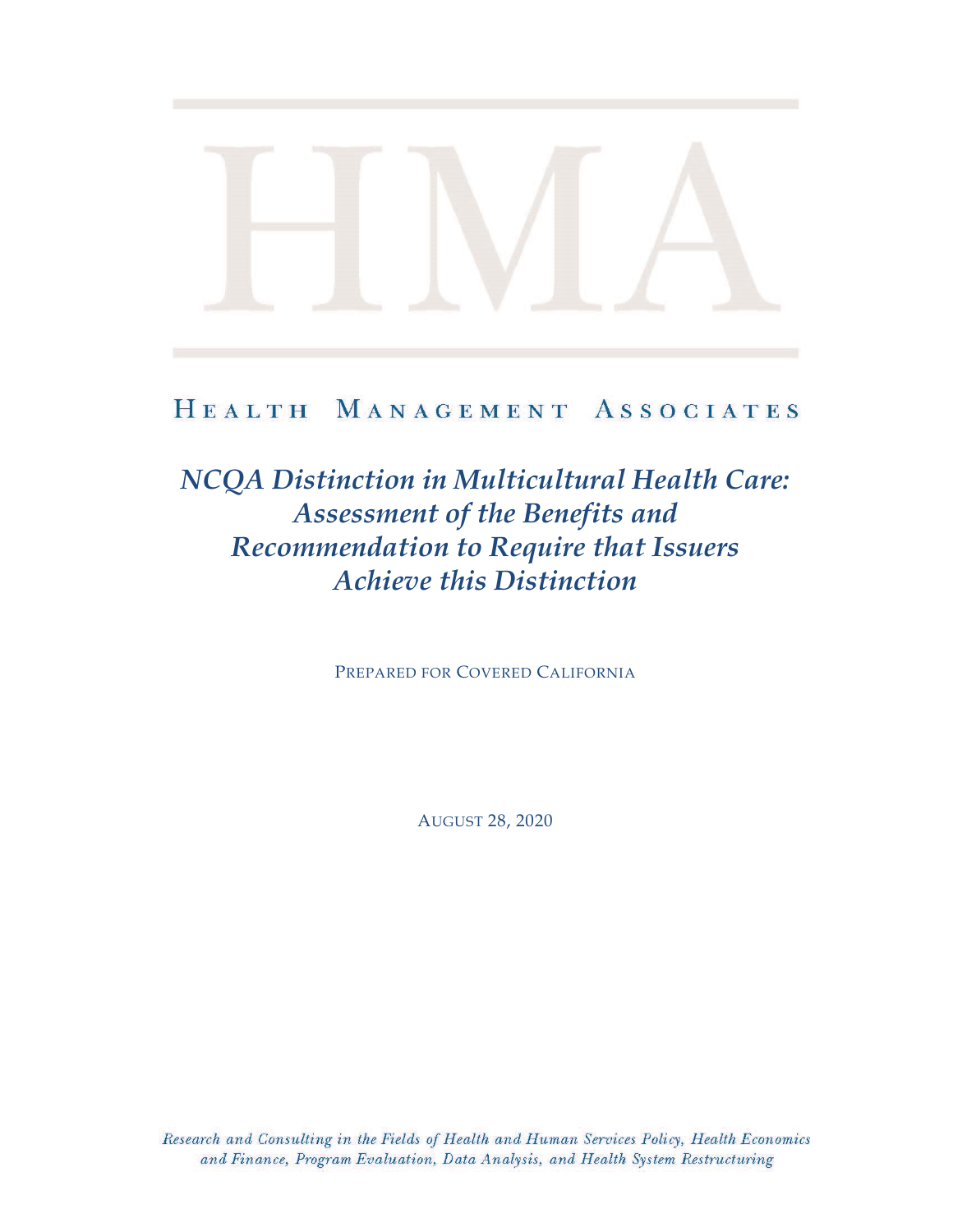# **Table of Contents**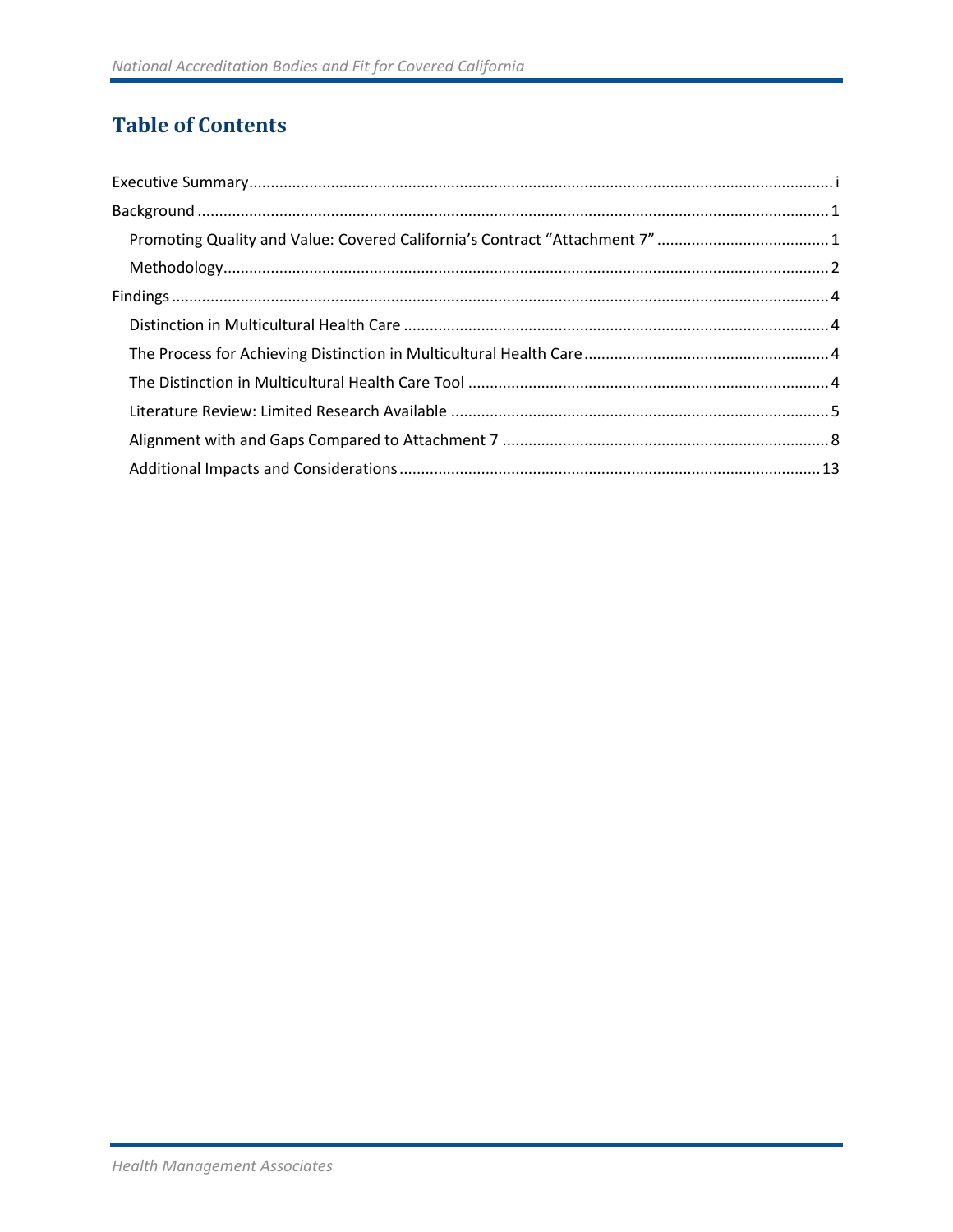# <span id="page-2-0"></span>**Executive Summary**

#### **Background**

Covered California's mission is to increase insurance coverage in California and improve quality of care while reducing costs and health disparities. Attachment 7 of the Qualified Health Plan (QHP) Issuer Individual Market Model Contract (Quality, Network Management, Delivery System Standards and Improvement Strategy) lays out Issuer requirements and is designed to hold Issuers accountable for quality care and delivery reform. The guiding principles that underlie Attachment 7 express the goal of assuring effectively delivered quality care and improving population health in ways that are thoughtfully measured, appropriately aligned with other purchasers, promote access to strong provider networks, consumer tools and support, align payment with value and minimize variation in care. Attachment 7, Article 3 of Covered California's model contract (Reducing Health Disparities and Ensuring Health Equity) is designed to help Covered California ensure that its Issuers are committed to and engaged in the mitigation of health disparities. Article 3 requires Issuers to:

- **■** Track quality measures over time based on race and/or ethnicity and gender
- Collect clinical data for population health improvement
- Adopt enhanced data exchange systems
- **•** Collaborate with Covered California to assess ways to expand disparities research and programs to factors beyond race and ethnicity

In addition, Issuers are encouraged to gain National Committee for Quality Assurance (NCQA) Multicultural Health Care Distinction.

Covered California engaged Health Management Associates (HMA) to assess whether achievement of NCQA's Distinction in Multicultural Health Care leads to meaningful adoption of a culture that prioritizes and incorporates equity in goal setting, budgeting, staffing or other businesses processes, in order to determine the benefits and drawbacks of requiring all QHPs to attain the Distinction in Multicultural Health Care.

#### **Methodology**

We interviewed four Issuers that have earned Distinction in Multicultural Health Care in at least one line of business. We assessed whether achieving Distinction in Multicultural Health Care promotes meaningful change in Issuer capacity and commitment to reducing disparities and advancing health equity. We also reviewed the Distinction in Multicultural Health Care standards and guidelines with Attachment 7, Article 3, and California's Health Care Language Assistance Act (SB 853) to identify alignment and potential benefits and drawbacks of requiring all QHPs to attain the Distinction in Multicultural Health Care.

#### **Recommendation**

#### **Require NCQA Distinction in Multicultural Health Care**

A growing volume of research and best practices demonstrate that achieving health equity requires policy-level changes and resource allocation or reallocation. **We recommend that Covered California express its commitment to health equity by changing the language in Article 3.04, requiring Issuers to achieve NCQA Distinction in Multicultural Health Care.** This policy level change can impact Issuers' resource allocation (staffing, funding) to deliberately address disparities and health equity, increasing infrastructure and reinforcing organizational commitment to this work.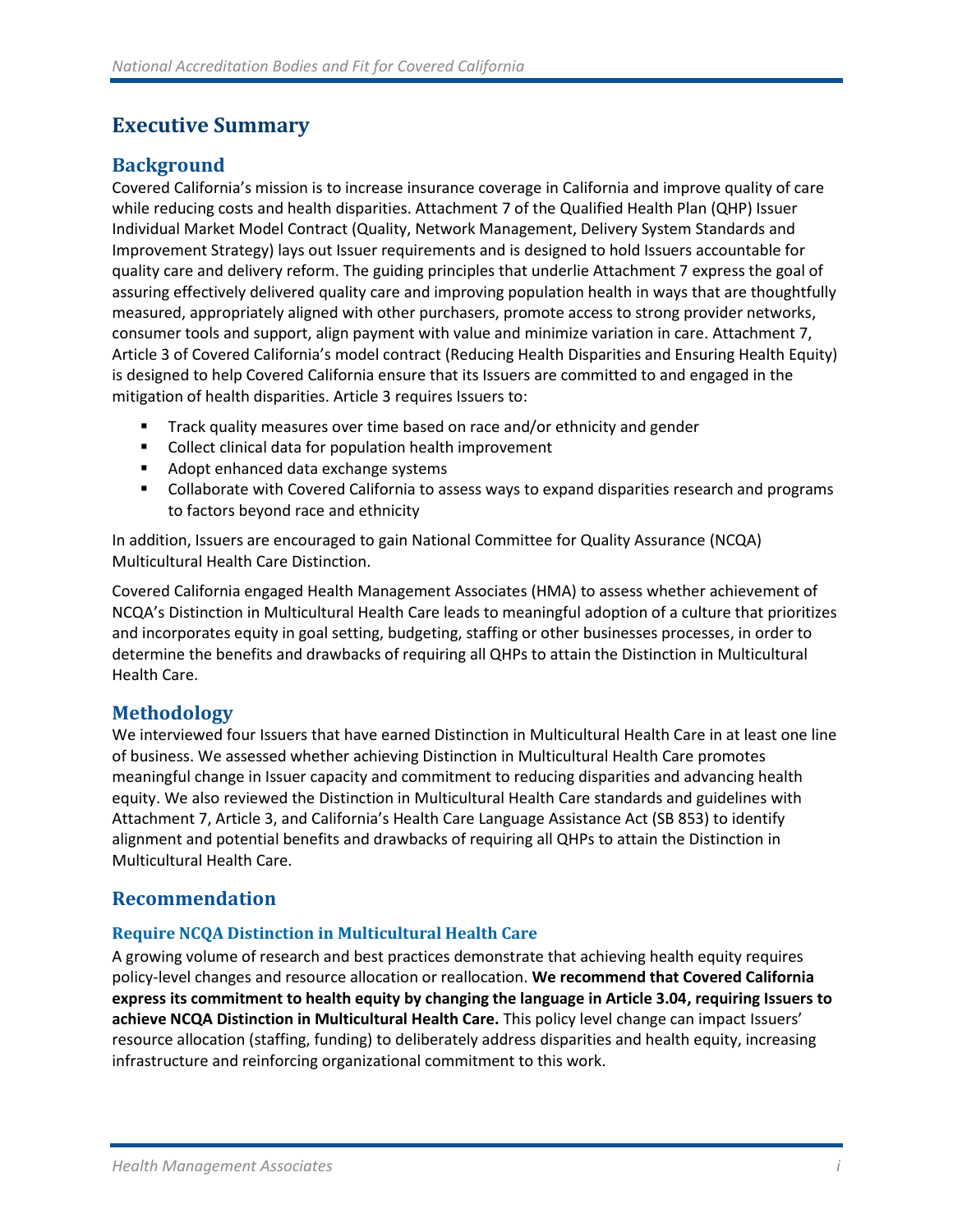Requiring all participating Issuers to achieve Distinction in Multicultural Health Care supports Covered California's desire to catalyze meaningful adoption of a culture that prioritizes and incorporates equity into QHP operations by creating the necessary and consistent infrastructure for improving Culturally and Linguistically Appropriate Services (CLAS) and narrowing disparities across QHPs. It increases Issuers' focus on cultural responsiveness, which complements Covered California's desire to narrow disparities. While some Issuer staff interviewed expressed concern about the burden of data collection, Issuers are already subject to similar data collection and reporting requirements from Covered California and the state Departments regulating commercial and Medi-Cal plans. Many Issuers offering QHPs through Covered California already collect race and ethnicity data on at least 80 percent of members. Additional effort should be relatively modest, and we do not believe it would be enough to discourage Issuer participation in the Marketplace.

There is significant alignment between Covered California's Attachment 7 Article 3 (Reducing Health Disparities and Ensuring Health Equity) and NCQA Distinction in Multicultural Health Care. Even where the alignment is not complete, the Distinction in Multicultural Health Care requirements support the Covered California requirements. Distinction in Multicultural Health Care offers a more detailed and prescribed process and structure for approaching the improvement efforts and sets a stricter standard for identifying the number of languages required for translation.

Finally, interview respondents identified several benefits of the Multicultural Health Care Distinction, including:

- **Recognizes and Reinforces Commitment.** Allocating resources to addressing disparities and health equity becomes "baked into our organizational structure." Achievement of the Distinction has resulted in stable and ongoing resources (funding and staffing) to advance equity and address disparities.
- **EXECT Supports Quality Improvement.** Distinction provides a framework and impetus for plans to push their equity work further.
- <span id="page-3-0"></span>**Promotes a Framework for Action.** Having the Distinction formalizes processes, including establishing and maintaining structures for documenting, addressing and eliminating disparities that might not otherwise be prioritized.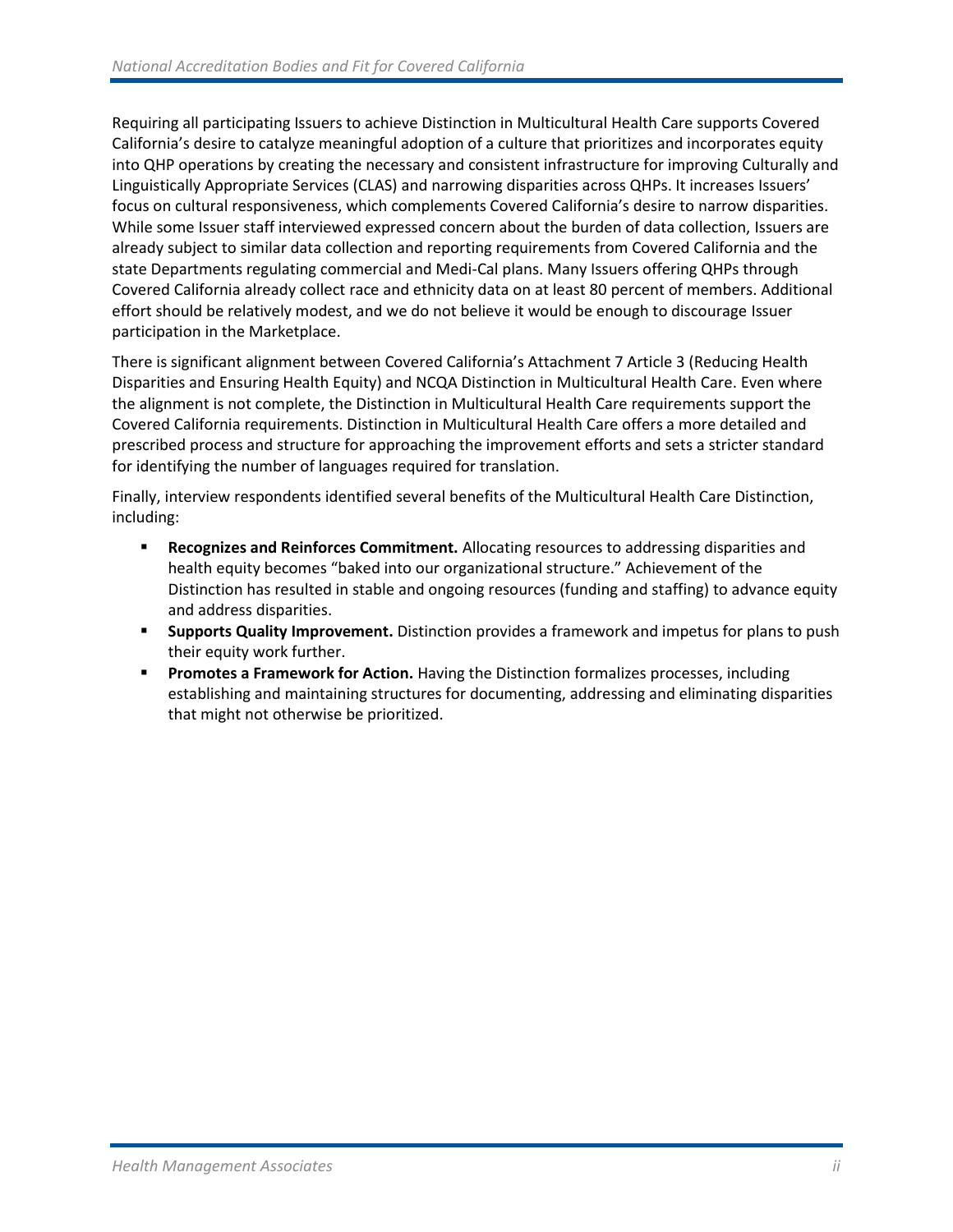# **Background**

#### <span id="page-4-0"></span>**Promoting Quality and Value: Covered California's Contract "Attachment 7"**

Covered California's mission is to increase insurance coverage in California and improve quality of care while reducing costs and health disparities. Covered California has developed a framework for holding plans accountable for quality care and delivery reform, which is expressed in the graphic below and operationalized through its contract with its Qualified Health Plan (QHP) Issuers.

*Figure 1. Covered California's Framework for Holding Plans Accountable for Quality Care and Delivery Reform<sup>1</sup>*



The contract explicitly recognizes the Issuers' role in promoting quality and value. Attachment 7 of the Issuer Individual Market Model Contract (Quality, Network Management, Delivery System Standards and Improvement Strategy) lays out Issuer requirements that include management of QHP members and efforts to improve the delivery system as a whole. In addition to addressing traditional Issuer requirements, Attachment 7 is designed to hold Issuers accountable for quality care and delivery reform. Those expectations evolve over time in order to improve quality of care and reform the delivery system based on the best evidence available at the time.

In 2019, Covered California began a deliberative process with stakeholders, through which it is updating the 2022 contract year Attachment 7 requirements based on a set of guiding principles for developing the Marketplace's expectations for Issuers, updated in August 2020:

- 1. Contract expectations are driven by the desire to meet three complementary and overlapping objectives:
	- $\Box$  Assuring Quality Care: Ensuring our enrollees receive the right care, at the right time, in the right setting, at the right price.
	- $\Box$  Effective Care Delivery: Promoting value-enhancing strategies that have the potential to reform the delivery system in the near- and long-term.

<sup>1</sup> Covered California, Attachment 7 Framework, January 2019.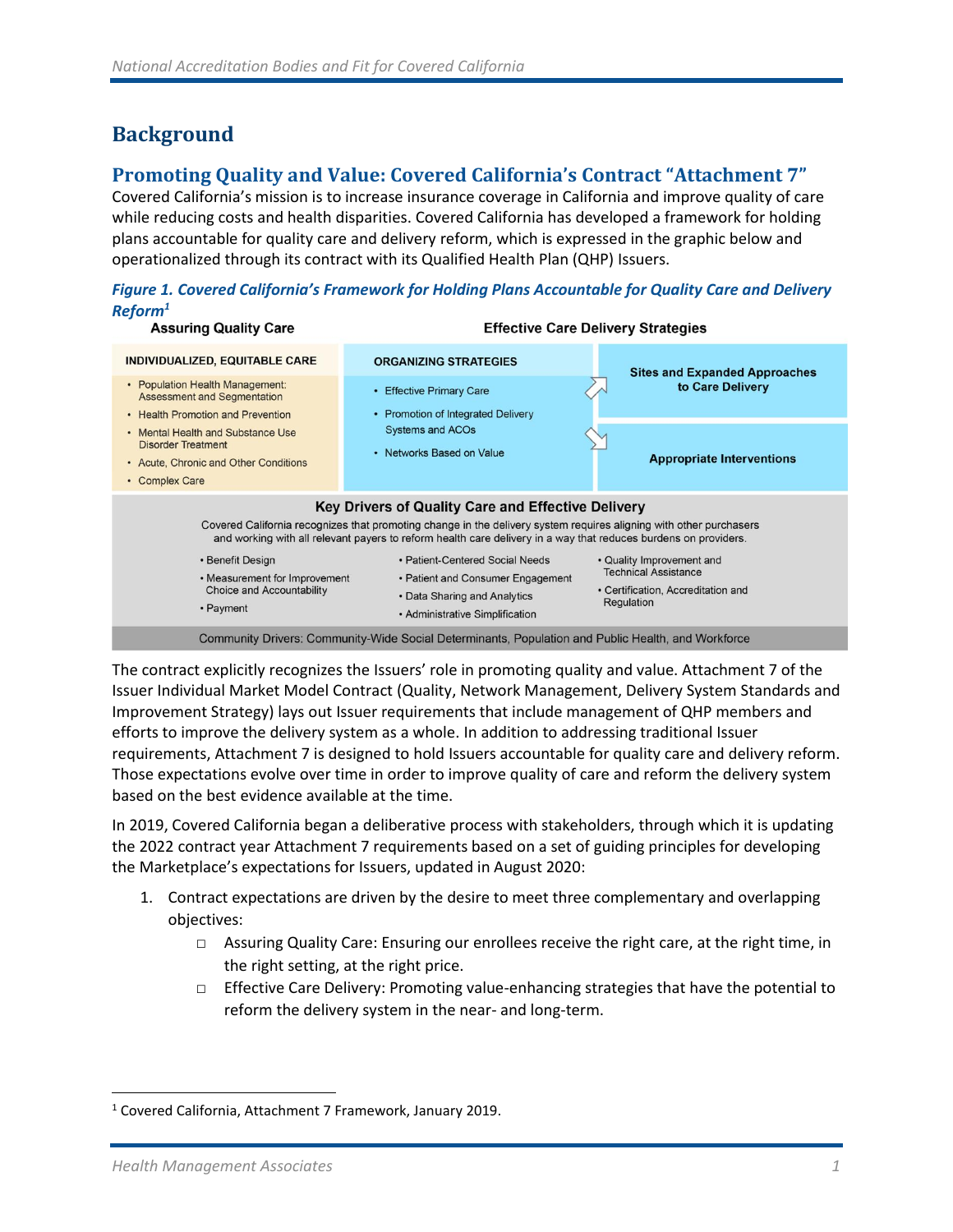- $\Box$  Promoting Health Equity: Improving the health of the population by acknowledging the role of social determinants and systemic racism and working with issuers and partners to address the impact of social needs and health disparities experienced by its enrollees.
- 2. Success will be assessed by outcomes, measured at the most appropriate level, in preference to adoption of specific strategies.
- 3. Prioritizing requirements that meet multiple objectives and leveraging existing initiatives and mechanisms will reduce administrative burden.
- 4. Promoting alignment with other purchasers will maximize impact, elevate shared priority objectives and increase efficiency.
- 5. Enrollees will have access to networks offered through the issuers that are based on high quality and efficient providers.
- 6. Enrollees will have the tools needed to be active consumers, including tools for provider selection and shared clinical decision making.
- 7. Payment will increasingly be aligned with value and proven delivery models.
- 8. Actively monitor and reduce variations in quality and cost of care to ensure better outcomes across the network for all Covered California Enrollees.

Attachment 7, Article 3 of Covered California's model contract (Reducing Health Disparities and Ensuring Health Equity) is designed to help Covered California ensure that its Issuers are committed to and engaged in the mitigation of health disparities. Article 3 requires Issuers to:

- Track quality measures over time based on race and/or ethnicity and on gender
- Collect clinical data for population health improvement
- Adopt enhanced data exchange systems
- **•** Collaborate with Covered California to assess ways to expand disparities research and programs to factors beyond race and ethnicity

In addition, Issuers are encouraged to gain NCQA Multicultural Health Care Distinction.

Covered California engaged Health Management Associates (HMA) to assess whether achievement of NCQA's Distinction in Multicultural Health Care leads to meaningful adoption of a culture that prioritizes and incorporates equity in goal setting, budgeting, staffing or other businesses processes. HMA was also asked to assess the benefits and drawbacks of requiring all QHPs to attain NCQA Distinction in Multicultural Health Care as a mechanism for ensuring that QHPs are actively and systematically engaged in improving health equity for all members and the communities they serve.

## <span id="page-5-0"></span>**Methodology**

#### **Data Collection**

To assess whether achievement of Distinction in Multicultural Health Care results in meaningful change in an Issuer's capacity and commitment to reduce health disparities and advance health equity, we conducted a literature review and interviewed four Issuers that have obtained Distinction in Multicultural Health Care in at least one line of business. We used the interviews to better understand what drives Issuers to obtain Distinction in Multicultural Health Care, whether and how achievement impacts organizational capacity and commitment, experience going through the process of obtaining Distinction in Multicultural Health Care, and overall impression on the benefits and challenges of obtaining Distinction in Multicultural Health Care. Interviews were conducted telephonically and lasted approximately 30 minutes.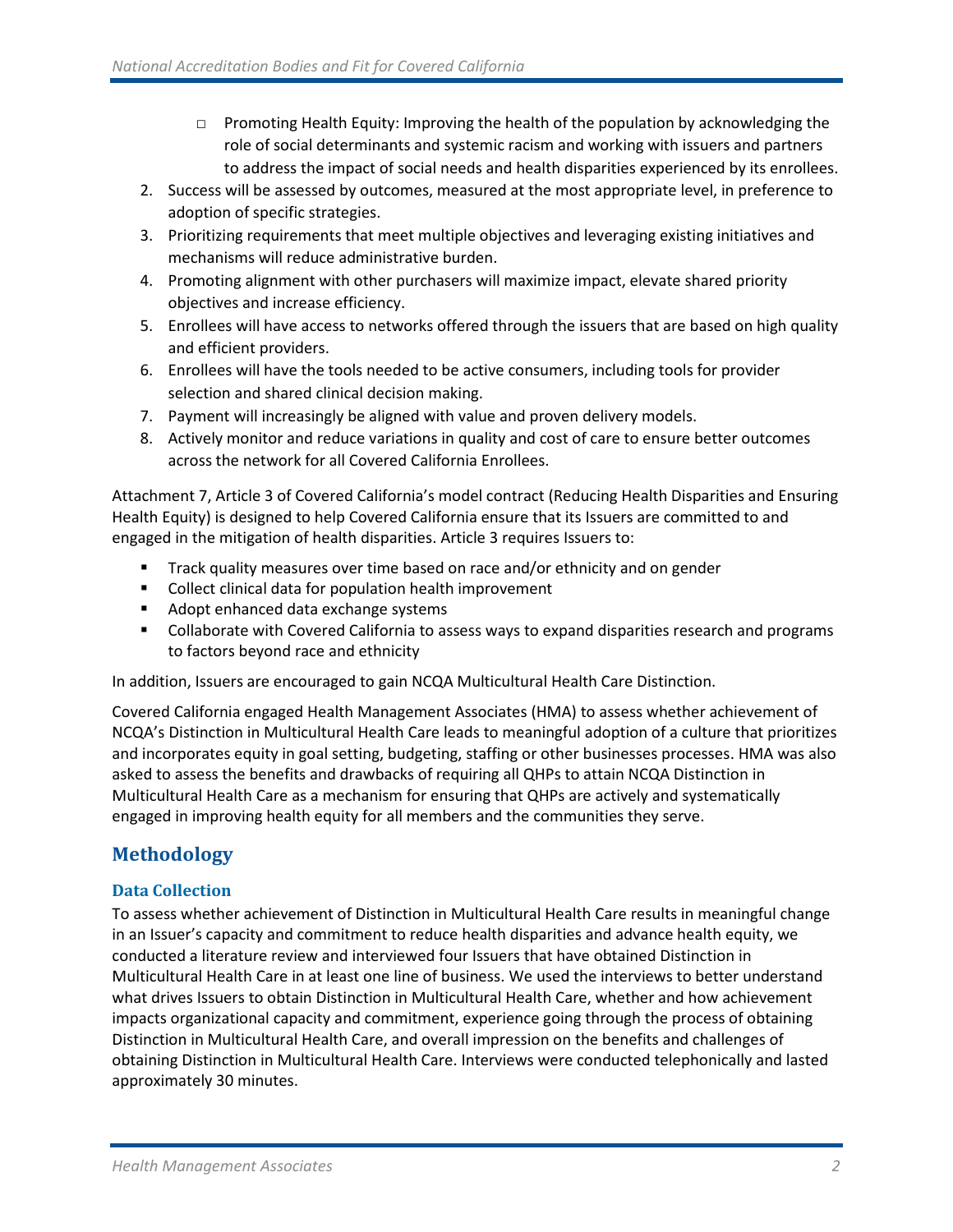We also reviewed NCQA Distinction in Multicultural Health Care Standards and Guidelines, including an overview of the process and a recommended timeline for completion. We conducted interviews with Issuers that have gained Distinction in one or more of their markets and that have a California presence (whether or not they had a QHP with Distinction in Multicultural Health Care). We also conducted a search for scholarly articles related to the impacts of the NCQA Distinction in Multicultural Health Care.

#### **Review of NCQA Distinction in Multicultural Health Care**

We assessed the NCQA Distinction in Multicultural Health Care Standards and Guidelines to identify the positive and negative impacts of requiring all participating Issuers to gain the distinction. In considering whether requiring Distinction in Multicultural Health Care would enhance QHP engagement in and achievement of health equity, we sought to answer two primary questions:

- Does achievement of Distinction in Multicultural Health Care result in meaningful change in an Issuer's capacity and commitment to reduce health disparities and advance health equity?
- **■** How well do the Distinction in Multicultural Health Care Standards and Guidelines align with Attachment 7, Article 3 (Reducing Health Disparities and Ensuring Health Equity) of of Covered California's QHP model contract, in terms of both overlaps and gaps in the standards and required documentation?

To investigate the level of alignment between the Distinction in Multicultural Health Care standards and Attachment 7, Article 3 of Covered California's model contract, we compared the five Distinction in Multicultural Health Care standards and guidelines to the requirements and goals in Attachment 7, Article 3:

- 3.01 Measuring Care to Address Health Equity
- 3.02 Narrowing Disparities
- 3.03 Expanded Measurement
- 3.04 NCQA Certification

We also reviewed California's Health Care Language Assistance Act (SB 853) as it applies to Issuers with health plans licensed by either the California Department of Managed Health Care (DMHC) or the Department of Insurance (DOI).<sup>2</sup> The crosswalk to SB 853 was included to provide context about how some of the elements required by the Distinction in Multicultural Health Care might already be required by California law, even if not contained within Attachment 7. We assessed whether the Distinction in Multicultural Health Care elements added standards not already contained in either Attachment 7 or SB 853.

<sup>2</sup> SB 853 resulted in DMHC laws and regulations contained in California Health & Safety Code § 1367.04 and 28 CCR § 1300.67.04; and DOI laws and regulations contained in California Insurance Code § 10133.8 and 10 CCR § 2538.3. [http://www.leginfo.ca.gov/pub/03-04/bill/sen/sb\\_0851-0900/sb\\_853\\_bill\\_20031009\\_chaptered.html](http://www.leginfo.ca.gov/pub/03-04/bill/sen/sb_0851-0900/sb_853_bill_20031009_chaptered.html)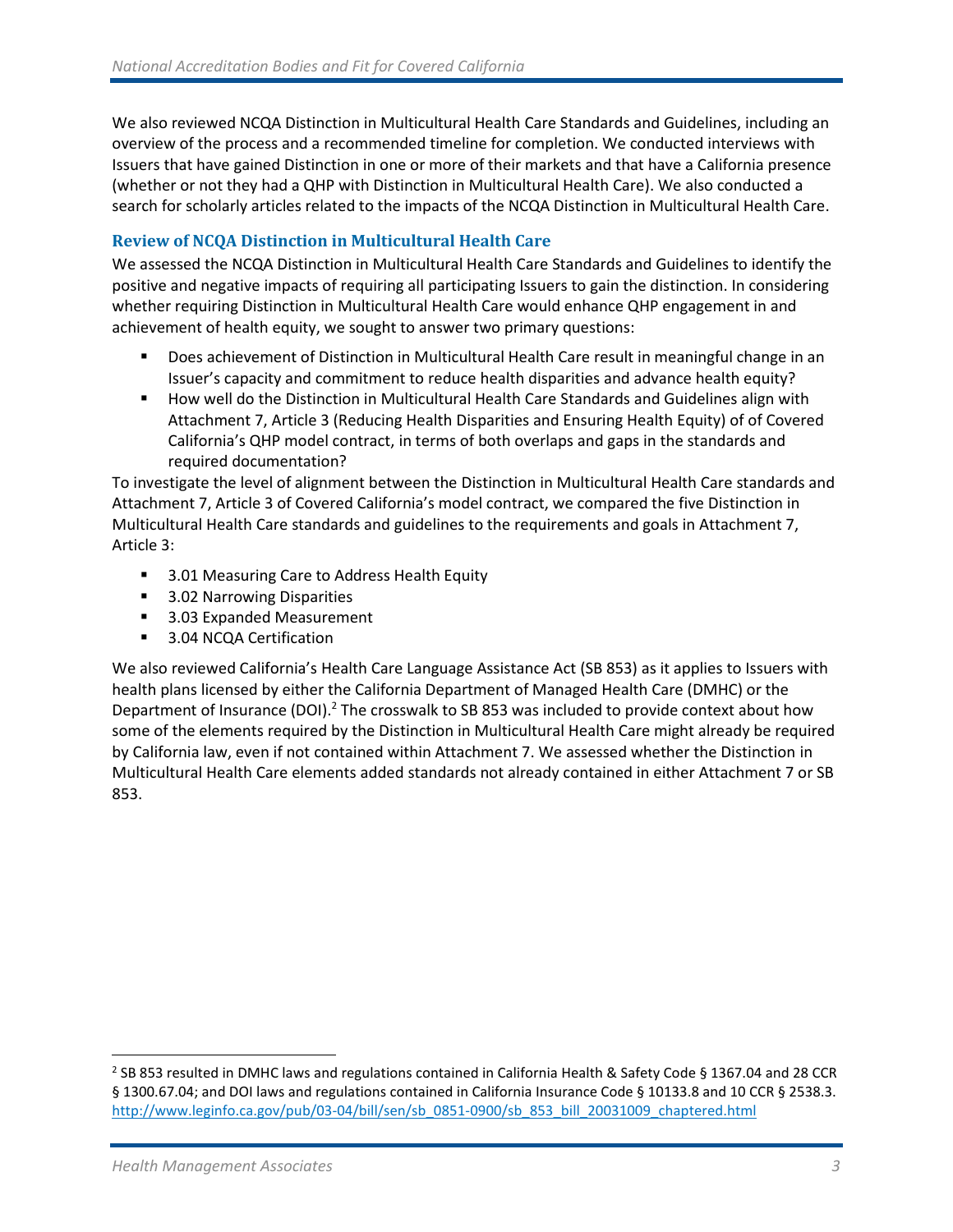### <span id="page-7-0"></span>**Findings**

This section includes our assessment of whether achievement of NCQA Distinction in Multicultural Health Care leads to meaningful adoption of a culture that prioritizes and incorporates equity in setting goals and objectives, budgeting, staffing or other businesses processes, and the benefits and drawbacks of requiring all Issuers to attain the Distinction in Multicultural Health Care for their Marketplace line of business.

### <span id="page-7-1"></span>**Distinction in Multicultural Health Care**

NCQA's Distinction in Multicultural Health Care identifies Issuers, managed care organizations, managed behavioral health organizations, and wellness and population health organizations that provide culturally and linguistically sensitive services and work to reduce health care disparities.<sup>3</sup> Distinction in Multicultural Health Care provides a cohesive set of standards for evaluating efforts to improve the provision of Culturally and Linguistically Appropriate Services (CLAS) and to identify and reduce health care disparities. The standards guide Issuers in assessing their organizational efforts and capacity, identifying gaps, and developing improvement efforts to reduce disparities and advance health equity. Additionally, they provide an accountability mechanism and allow organizations to distinguish themselves in their market.<sup>4</sup> Currently, the NCQA website lists 53 organizations as having achieved Distinction in Multicultural Health Care.

#### <span id="page-7-2"></span>**The Process for Achieving Distinction in Multicultural Health Care**

Achieving Distinction in Multicultural Health Care takes approximately nine to twelve months. During this period, the Issuer conducts a gap analysis of organizational processes and policies measured against the Distinction in Multicultural Health Care standards and guidelines. The organization then applies for the Distinction in Multicultural Health Care and has an opportunity to bring processes and policies into alignment with standards. Finally, the organization undergoes a final survey and submits required documentation. NCQA scores the entity and determines if the Distinction is granted, which happens within 90 days of the survey and documentation submission. Distinction in Multicultural Health Care is awarded for two years. Applications for renewal require the completion of another complete survey.

#### <span id="page-7-3"></span>**The Distinction in Multicultural Health Care Tool**

The Distinction in Multicultural Health Care Tool includes standards and guidelines in five key areas with sub-elements:

- 1. Race/Ethnicity & Language Data
	- a. Collection of Data on Race/Ethnicity
	- b. Collection of Data on Language
	- c. Privacy Protections for Race/Ethnicity/Language Data
	- d. Notification of Privacy Protections
- 2. Language Services
	- a. Written Documents
	- b. Spoken Language Services
	- c. Support for Language Services
	- d. Notification of Language Services
- 3. Practitioner Network Cultural Responsiveness
	- a. Assessment & Availability of Information

<sup>3</sup> <https://www.ncqa.org/programs/health-plans/multicultural-health-care-mhc/>

<sup>4</sup> 2010 MHC Standards and Guidelines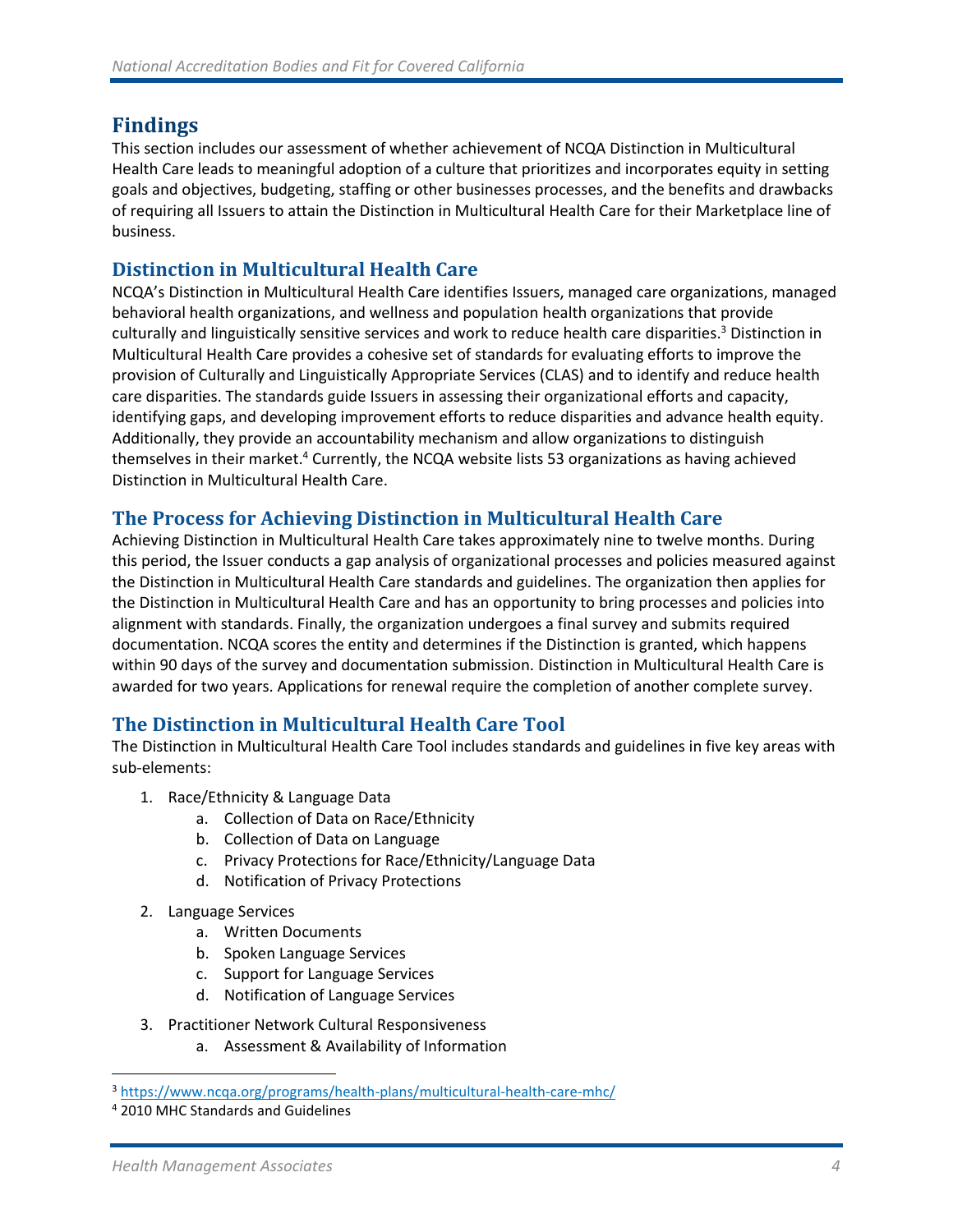- b. Enhancing Network Responsiveness
- 4. CLAS Standards Program
	- a. Program Description
	- b. Annual Evaluation
- 5. Reducing Health Care Disparities
	- a. Use of Data to Assess Disparities
	- b. Use of Data to Monitor & Assess Services
	- c. Use of Data to Measure CLAS and Disparities

For each area, NCQA provides information on the intent behind the standards and guidelines and additional information for each set of elements. Information on elements includes:

- Descriptive statements on acceptable performance or results and the importance of the standard and guidelines
- **•** Description of organizational methods, policies, or procedures addressing the element and performance expectations
- Scoring criteria on a continuum of  $0 100$  percent compliance
- Acceptable data sources for documentation purposes
- **■** Information on the scope of review including an explanation and details on the look-back period of assessment
- Examples illustrating performance against an element's requirements (for guidance purposes only)

Organizations applying for Distinction in Multicultural Health Care submit evidence of meeting the standards and elements within each standard and guideline. Each element is worth a specific number of points and is scored separately. There are 100 possible points and organizations must score a 70 or above to achieve Distinction.

#### <span id="page-8-0"></span>**Literature Review: Limited Research Available**

To determine whether achievement of Distinction in Multicultural Health Care results in meaningful change in an Issuer's capacity and commitment to reduce health disparities and advance health equity, we conducted a brief literature review and interviewed staff at four Issuers that have gained the Distinction in Multicultural Health Care in at least one of their lines of business. Consistent with the limited scholarly research available on health equity noted in previous HMA research for Covered California, little research has been conducted on the impacts of achieving NCQA's Multicultural Health Care Distinction. In one paper that specifically addresses the relationship between measurement and health equity, Ng, et. al. conducted semi-structured interviews with a variety of stakeholders, including Issuers that had earned NCQA's Multicultural Health Care Distinction or were high performers on HEDIS measures. The authors concluded that future work should focus on enhancing the implementation of existing quality measures addressing disparities and CLAS by addressing barriers to adoption.<sup>5</sup> Requiring Issuers to achieve NCQA's Multicultural Health Care Distinction addresses the identified need for greater

<sup>5</sup> Ng, J.H., Tirodkar, M.A., French, J.B., Spalt, H.E., Ward, L.M., Haffer, S.C., Hewitt, N., Rey, D., and Scholle, S.H., Health Quality Measures Addressing Disparities in Culturally and Linguistically Appropriate Services: What are Current Gaps? (2017). Health quality measures addressing disparities in culturally and linguistically appropriate services: what are current gaps. *Journal of Health Care for the Poor and Underserved*, Vol 28(3), pp. 1012 – 1029.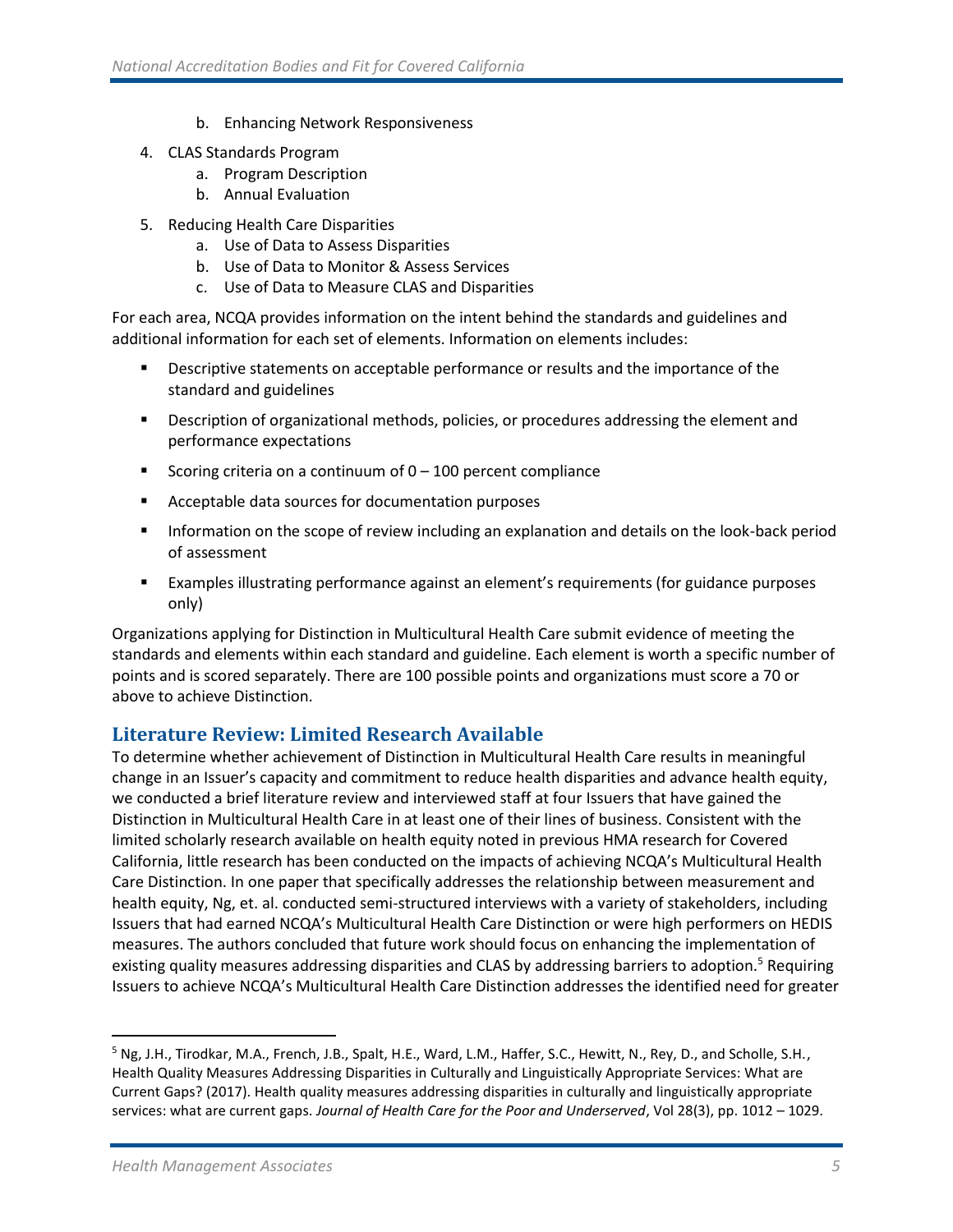organizational infrastructure and capacity to collect and analyze race, ethnicity, and language data, and requires annual plans to reduce disparities in clinical performance and language access.

#### **Issuer Interviews**

We interviewed four Issuers that hold Distinction in Multicultural Health Care in California. Three of the Issuers hold the Distinction for all lines of business while the other holds the Distinction only for its Medi-Cal plan. The following discusses the themes that emerged from the interviews.

#### **Long-term Benefits of Distinction in Multicultural Health Care Align with Covered California Values**

**Institutionalizing Support.** Achieving Distinction in Multicultural Health Care sets a foundation by promoting a common framework and process to address disparities and cultural sensitivity that once obtained, "bake in" a process that is prioritized and leverages resources for collaboration across the organization. Our interviewees saw Distinction as an important tool, noting:

*The distinction itself protects resources committed to this work.*

\* \* \*

*Because there is so much change with leadership, priorities, and service requirements, we live constantly with competing priorities, but this Distinction enables us to maintain resources to meet the standards and thus creates stability around these goals. As leaders come and go, this Distinction keeps things cohesive, especially where it's not necessarily valued or appreciated from all leaders.*

\* \* \*

*Having this Distinction means we no longer need to justify resources for this work. It is just part of what we normally do now.*

**Recognizes and Reinforces Commitment.** Each organization that pursued the Distinction was motivated by an opportunity to get credit for work already started and consistent with its mission. This was particularly the case for the Medi-Cal line of business, as Medi-Cal has established cultural and linguistic sensitivity requirements. Respondents from each organization said that even though they were already committed to and conducting foundational work, the Distinction moved them forward in important and concrete ways. It has allowed them to address educational gaps (both with providers and internally) and supported concrete steps to make improvements in reducing health disparities and improving cultural sensitivity.

**Supports Quality Improvement.** Respondents at one organization noted that Covered California already has a prescribed Quality Improvement process. They see the Distinction in Multicultural Health Care process for addressing disparities as fitting with the QI process and do not believe its requirements increase the burden on the organization.

One respondent expressed approval of the NCQA Distinction in Multicultural Health Care process for being stronger and more uniform than California Department of Health Care Services (DHCS) auditing of compliance with Medi-Cal cultural and linguistic access requirements. Her perception was that NCQA had greater depth of expertise and would be more consistent in its approach.

**Promotes a Framework for Action.** Finally, several respondents discussed sustained changes to how they organize their efforts and staffing to address disparities and advance equity.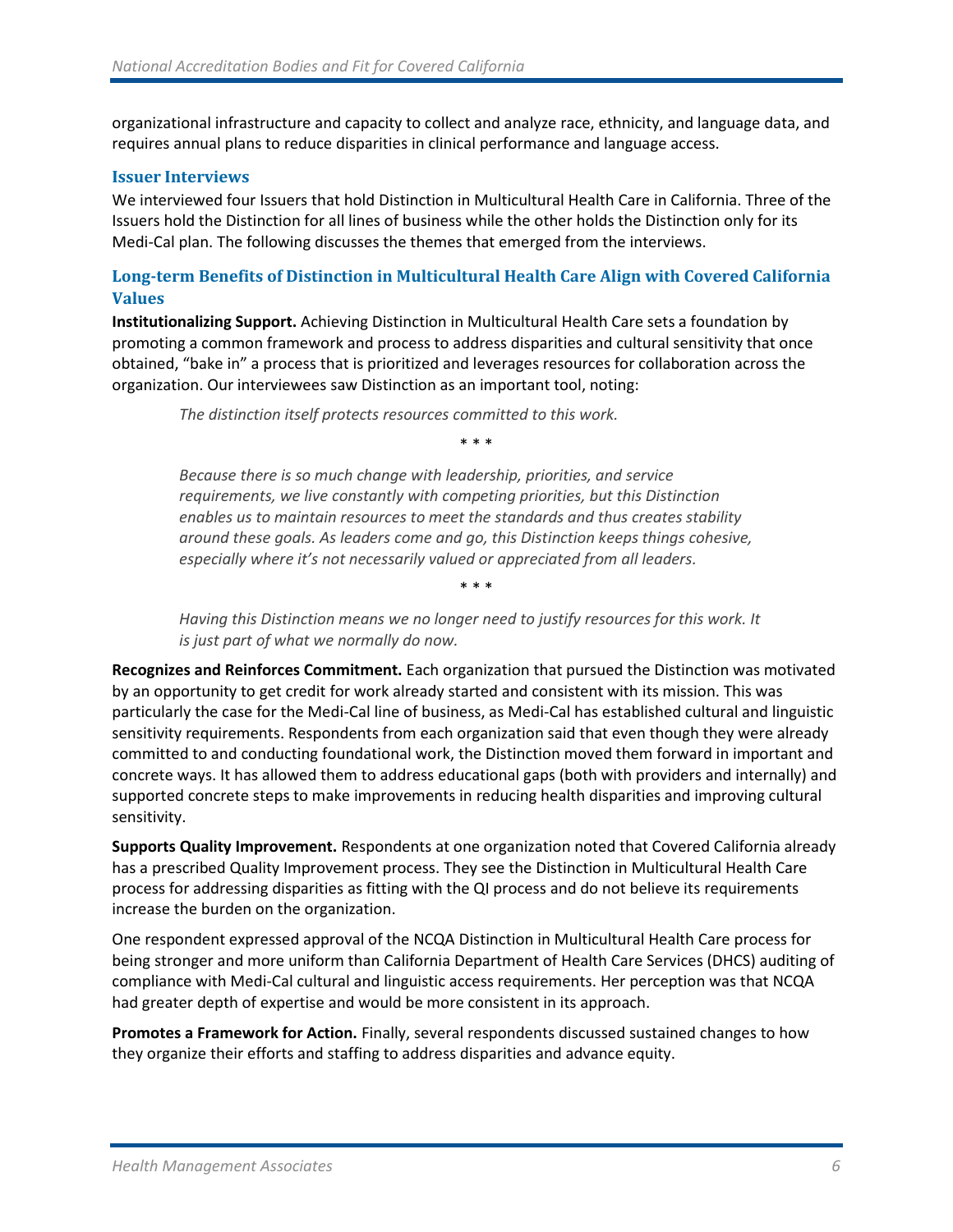*The Distinction not only helps with documentation but also creates auditing processes to reflect on actual gaps revealed by the data and a chance to use that to focus on how to do work differently.*

*The value Multicultural Health Care Distinction brings is that it asks us to bring structures and processes in place to do this work. That is valuable to the organization.*

\* \* \*

\* \* \*

*It provides an external framework which helps it stay at the front of this work. Without a framework or pressure, this work (addressing disparities) could get deprioritized within the plan.*

\* \* \*

*Where the Distinction in Multicultural Health Care really provided value was that it allowed us to make it a business case to address health equity, meaning because of Medicaid and SB 853 we had the data on race/ethnicity and language in place, but not necessarily a systematic approach to addressing health equity. Until the Distinction, it had been more project by project. This changed after getting the Distinction as it created a framework for us to address health equity and narrow disparities.*

\* \* \*

*Because the Multicultural Health Care Distinction process touches all aspects (or departments) of a health plan, it also provided a framework for us to coordinate with other departments and while we may have been doing it before this distinction, this brought a more formal process to it. Now we have cross department teams and people who know we need to renew this distinction every two years, so we all focus on ensuring these processes are up-to-date and being reinforced.*

#### **Challenges with Data Requirements**

Respondents from two organizations identified data requirements as the biggest challenge with gaining Distinction. Notably, one organization pursued the distinction before passage of SB 853 established data collection requirements. At the same time, one organization noted that the Distinction in Multicultural Health Care requirements for utilizing data from a narrower set of sources (HEDIS or CAHPS survey data) required an investment of additional resources. Even with identified data challenges, respondents from the four organizations approve of the process NCQA uses for Distinction in Multicultural Health Care. NCQA works concretely from data, which provides an important foundation for organizational commitment and collaboration.

A respondent at the Issuer that carries the Distinction only for its Medi-Cal line of business was resistant to extending it to the QHP market because of the volatility of the QHP enrollment, which she reported was less stable than the Medi-Cal population.

#### **Covered California Standards Exceed NCQA's**

A respondent at one organization noted that the Distinction in Multicultural Health Care was outdated and not as forward-thinking as Covered California. Covered California requirements include efforts to address disparities that go beyond language, race and ethnicity, such as the efforts to understand and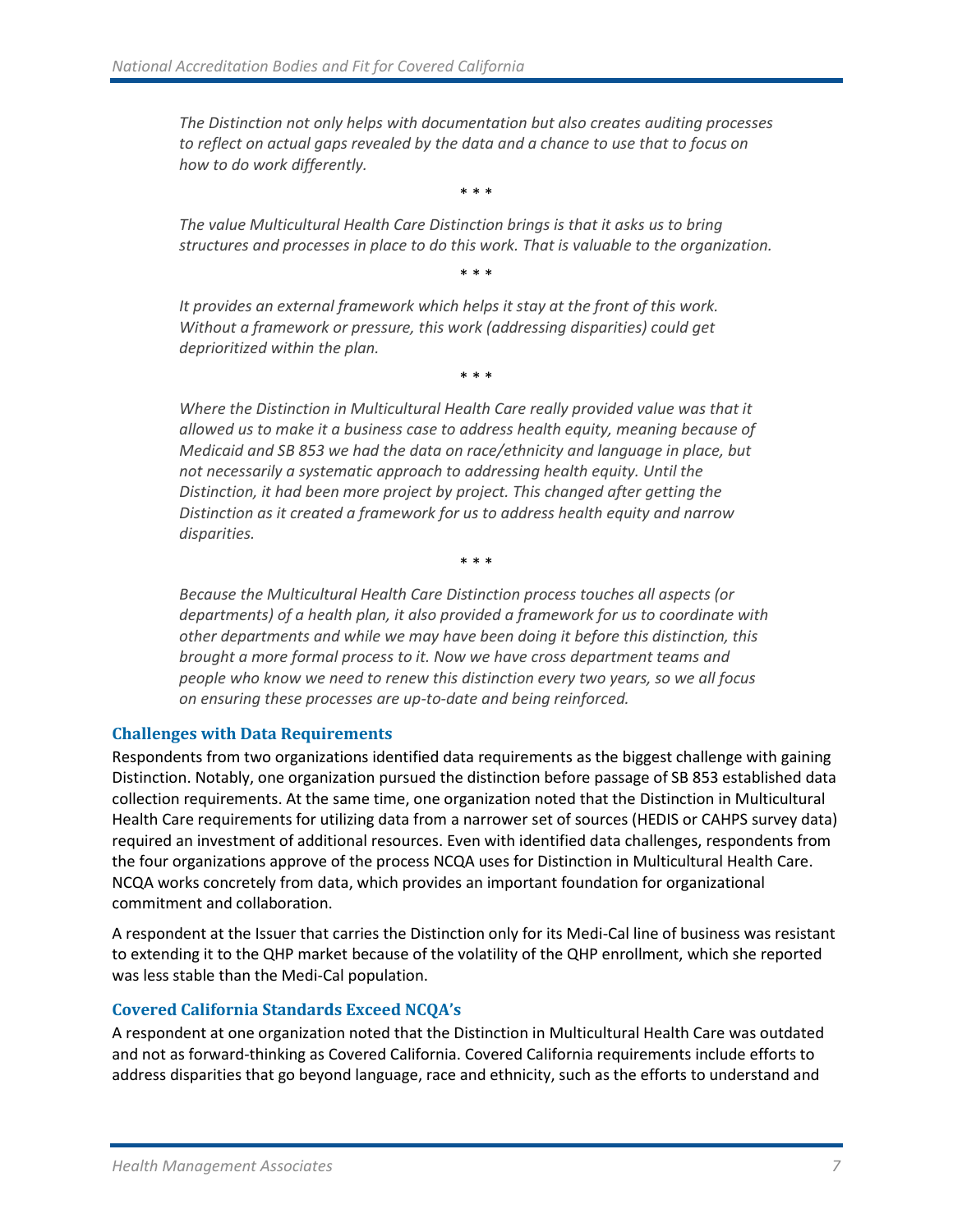address disparities based on gender, sexual orientation, and income. This respondent also suggested that intellectual disabilities be considered.

#### **Respondents were Mixed About Whether Distinction in Multicultural Health Care Should be Required**

Respondents had mixed reactions when asked whether Covered California should make achievement of Distinction in Multicultural Health Care as an Attachment 7 requirement:

- Respondents at two organizations favor adoption of the requirement because they perceived the distinction as complementary to and supportive of Covered California's commitment to improving CLAS achievement and addressing disparities.
- Staff at two of the organizations preferred to maintain Distinction as an option as this allows them to "get credit" for the Distinction and to stand out competitively.
- A respondent at one organization said that even if the Distinction were required of QHPs, they would not favor requiring for all lines of business, particularly their non-QHP commercial lines, due to the data collection infrastructure that would be required. In contrast, someone from another organization said that once the Distinction was pursued, it made sense for the company's accreditation department to use it for all lines of business.
- One organization that did not support making the Distinction a requirement wanted to see another option: allowing Issuers to use the Distinction in Multicultural Health Care as proof that the Issuer meets Attachment 7 requirements related to CLAS and disparities.

While not all interviewees agreed that Distinction in Multicultural Health Care should be required for all QHPs, they all recognized the value add to their organization of obtaining the Distinction. Many interviewees saw Distinction as serving to communicate to their membership the company's commitment to equity. Many respondents expressed concern that if Covered California made this a requirement for all QHPs, their organizations would lose some of the value they gained by voluntarily pursuing this Distinction. One respondent suggested that Covered California could add value to make up for the loss of a competitive edge by allowing Distinction in Multicultural Health Care to serve as an equivalent for Article 3 of the Issuer contract. This would reduce administrative burden related to contract compliance.

#### <span id="page-11-0"></span>**Alignment with and Gaps Compared to Attachment 7**

At a high level, the Distinction in Multicultural Health Care standards align with Attachment 7, although in some areas the Distinction in Multicultural Health Care standards are either more or less specific than Attachment 7 requirements. Overall, the Distinction in Multicultural Health Care standards promote a quality improvement program that is complementary to Covered California's efforts. Notable differences include:

- Covered California follows the Medi-Cal requirements and standards for threshold languages. The Distinction in Multicultural Health Care standard requires translation and language services for any language spoken by the lower of 1 percent of the population or 200 eligible individuals in the service area, for up to 15 languages. The DHCS defines threshold languages as the lower of 5 percent of or 3,000 total mandatory Medi-Cal beneficiaries in the service area who speak a language other than English.
- The Distinction in Multicultural Health Care standards require plans to analyze and identify gaps in meeting member needs for culturally appropriate care, which neither Attachment 7 nor SB 853 require.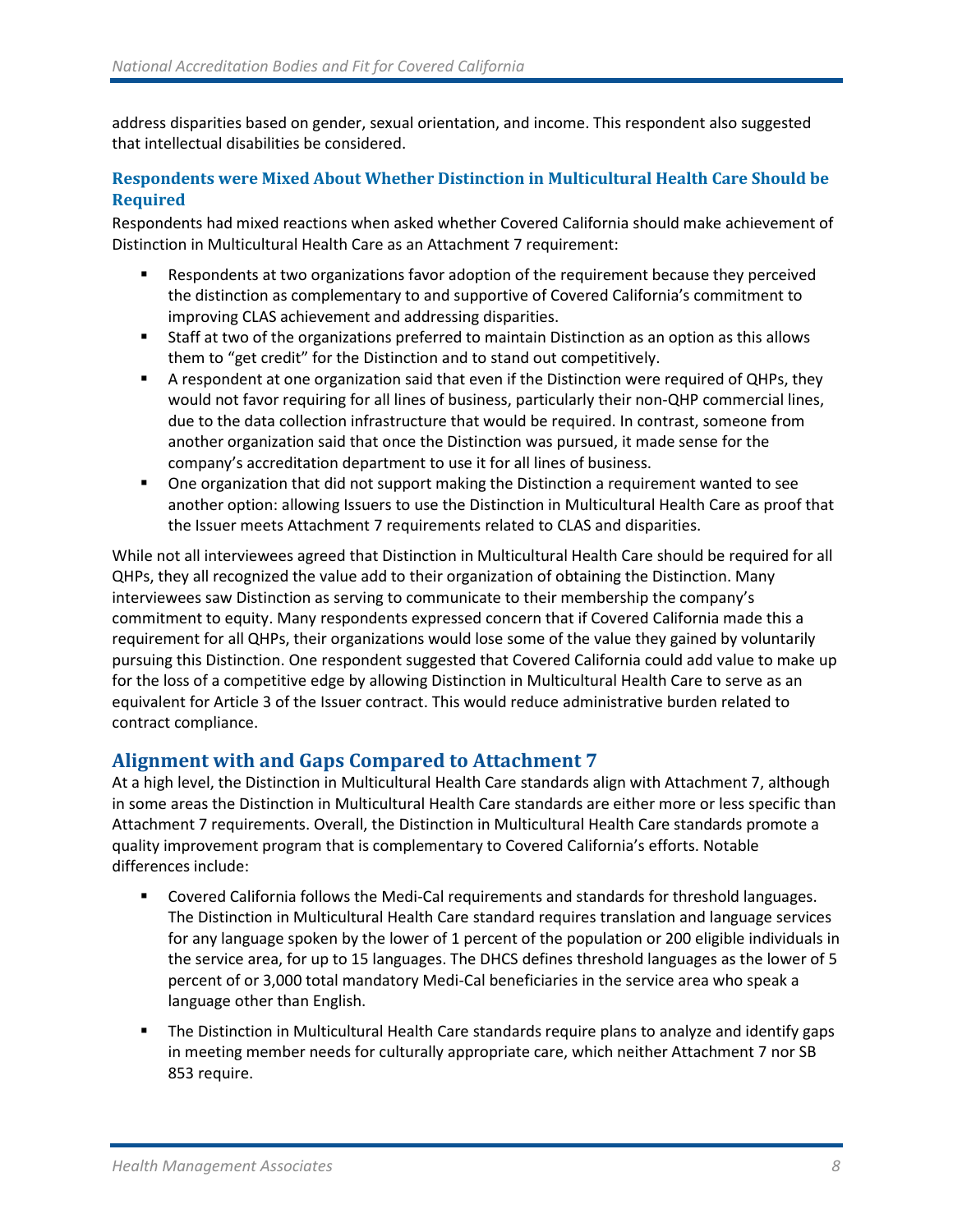- Attachment 7 requires selection and reporting of clinical areas for improvement, with these areas chosen by Covered California. The Distinction in Multicultural Health Care standards allow the plan to choose the clinical areas. Both Covered California and the Distinction in Multicultural Health Care require detailed quality improvement workplans; however, it could be an added benefit to leverage NCQA auditing and scoring to drive implementation and adherence to the workplan.
- **•** The Distinction in Multicultural Health Care standards on reducing health care disparities align with Attachment 7 requirements around reducing disparities. The Attachment 7 requirements at 3.02 are more specific around reporting baseline measurements and establishing targets. Nevertheless, it could be an added benefit to leverage NCQA auditing and scoring to drive implementation and adherence to the workplan.

#### **3.01 Measuring Care to Address Health Equity**

Attachment 7, Article 3.01, *Measuring Care to Address Health Equity*, requires contractors to track and trend quality measures by racial or ethnic group, or both, and by gender for their full book of business, excluding Medicare. Item 3.01 is further divided into two main components: 1) Identification; and 2) Measures for Improvement.

**Alignment**. Distinction in Multicultural Health Care standard 1 (MHC 1) aligns with Article 3.01. MHC 1 includes four elements that collectively address the collection of race, ethnicity and language data, including policies and procedures for ensuring appropriate data storage and retrieval, protection of health information, and permissible and impermissible data use. MHC 1 aligns with Covered California's goal for 3.01 as it requires Issuers to collect and report on member race/ethnicity data. MHC 1 also addresses vital infrastructure elements of data security and privacy practices and requires data collection on language. Both 3.01 and MHC 1 rely on member self-reported data.<sup>6</sup> The organization may collect data directly at various points of interactions with eligible individuals and through multiple mechanisms. MHC 1 suggests organizations can estimate race and ethnicity using either or both geocoding and surname analysis.

MHC 1 also aligns with the requirements of SB 853. California law institutes collection and reporting requirements related to language preference and limited English proficiency and requires that reporting protects confidentiality and be used only for permissible purposes.

**Gaps.** Where member self-identification of race or ethnicity is not possible, Covered California allows the estimation of race/ethnicity using indirect proxy identification methods based on zip codes and surnames. NCQA does not prescribe a method for estimating race/ethnicity, but rather requires organizations to *have* a method and to be able to validate its estimation method. Additionally, while Covered California's 3.01(1) states a requirement to track and trend quality measures by race, or ethnicity, or both, and *by gender*, MHC 1 does not reference gender. Finally, MHC 1 does not include a percentage goal for self-identification of race or ethnicity nor an annual reporting requirement for certification.

**Documentation**. NCQA allows the organization to show compliance with MHC 1 using documented processes, reports, and materials supporting evidence of data collection practices. Organizations are required to submit documented processes to demonstrate meeting this requirement.

**Additional Information***.* Beyond the requirement to collect race and ethnicity data, MHC 1 includes processes to roll up race/ethnicity to federal Office of Management and Budget (OMB) categories,

 $6$  Members provide race and ethnicity on a voluntary basis, but the organization must attempt to collect it.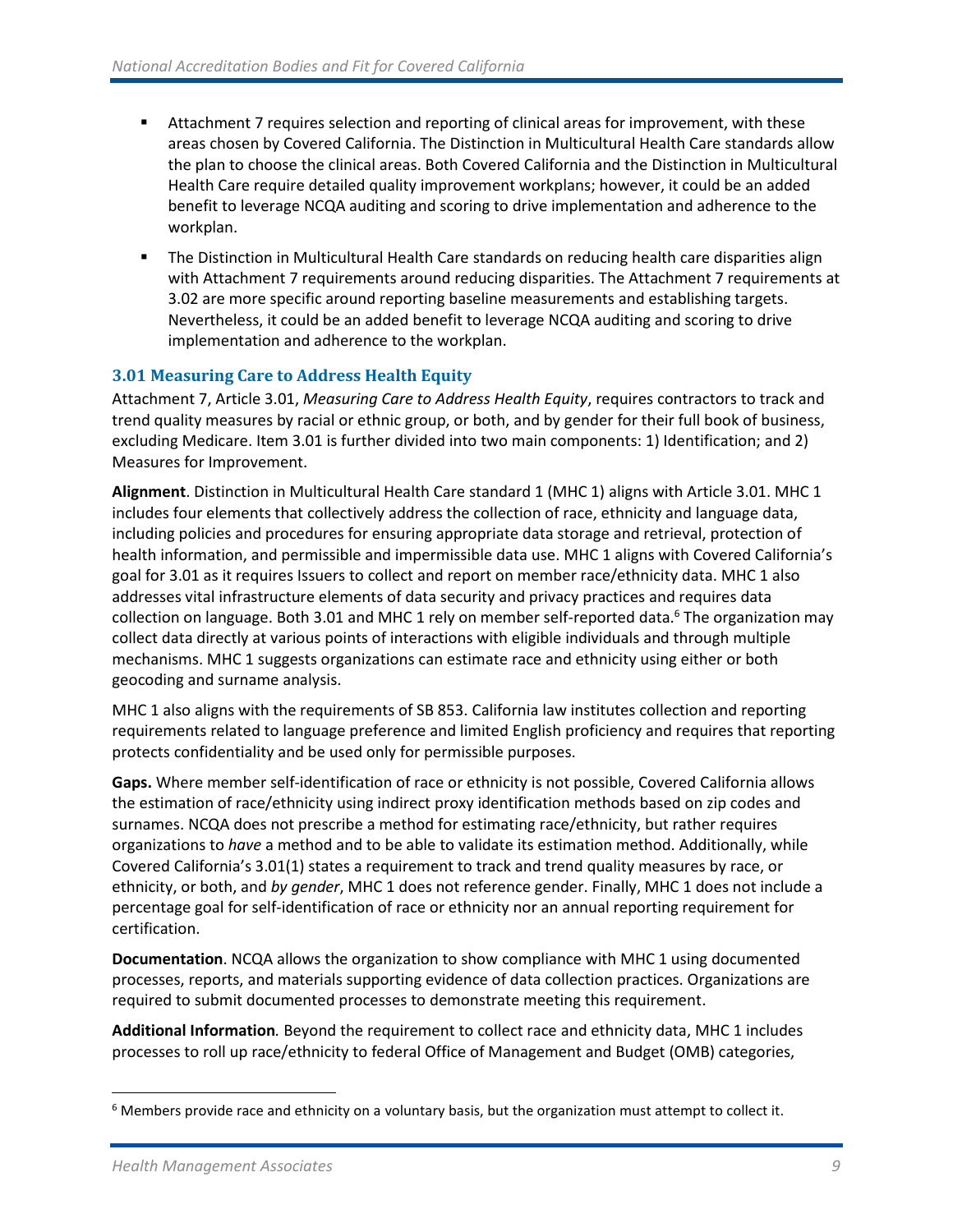systems for data storage and retrieval of individual-level data, and reporting HEDIS Diversity of Membership measure (race/ethnicity component), if applicable. Additional elements include: collection of data on language, an assessment of the population's language profile at least every three years, and thresholds on languages spoken and impacts on member materials and access; privacy protection requirements for race/ethnicity and language data including controls for physical and electronic access to data, permissible and impermissible uses of data including underwriting and denial of coverage benefits; and Notification of Privacy Protection requirements.

#### **3.01(2) Measures for Improvement**

Item 3.01(2) requires annual reporting of disparities in care by racial and ethnic identity and by gender for measures specified by Covered California (Diabetes, Hypertension, Asthma control and associated hospital admission rates, and Depression).<sup>7</sup>

**Alignment**. MHC 5 (Reducing Health Care Disparities) requires organizations to use race, ethnicity and language data to improve services and reduce disparities and includes three key elements that collectively address the use of race/ethnicity and language data to assess disparities by clinical measures, monitor and assess utilization and experience with language services, and identifying, addressing, and evaluating health care and CLAS disparities. MHC 5 aligns with Covered California's goals of ensuring Issuers utilize member race/ethnicity data to identify health disparities, develop plans to address them, and evaluate their progress. It extends beyond CCA goals by including addressing disparities related to member language and CLAS.

**Gaps**. Attachment 7 is more specific, identifying clinical measures for improvement and outlining steps for developing annual intermediate milestones in the reduction of disparities. NCQA does not prescribe clinical measures to be analyzed for disparities by race/ethnicity, but instead requires organizations to stratify one or more HEDIS or other clinical performance measures using individual-level data. Additionally, as noted in 3.01(1), gender is not included as a specific requirement. Despite this, on the whole MHC 5 provides the infrastructure to support Covered California's requirements for race/ethnicity data stratification, disparity analysis, and reporting.

**Documentation.** As evidence of compliance for MHC 5, NCQA accepts reports supporting evidence of use of data to assess, monitor, and evaluate disparities in health care and language and CLAS.

**Additional Information.** In addition to identifying whether the Issuer uses data on race/ethnicity to assess health disparities, MHC 5 also includes factors assessing whether language data are used to assess health disparities. Elements of MHC 5 support assessment, monitoring, and improvements in language access and experience and achievement of CLAS standards.

#### **3.02 Narrowing Disparities**

Item 3.02 requires Issuers to collect data on clinical measures in order to assess progress toward reducing health disparities, including developing and adopting systems for enhanced information exchange. Together MHC 5 Standards and Guidelines and the data collection requirements and standards from MHC 1 align aligned with 3.02. In addition, MHC 4: Culturally and Linguistically Appropriate Services Programs includes substantive input from the community in developing and monitoring programs to improve CLAS programs and services contributing to narrowing disparities.

**Alignment – 3.02(1) Baseline Measures**. Article 3.02(1) references contractor reported baseline measurements from plan years 2015, 2016, 2017, and 2018 as listed in the Measurement Specifications document and cites that this baseline data may be incomplete. MHC 1 addresses this identified issue by

 $7$  SB 853 also includes requirements to monitor and assess language access.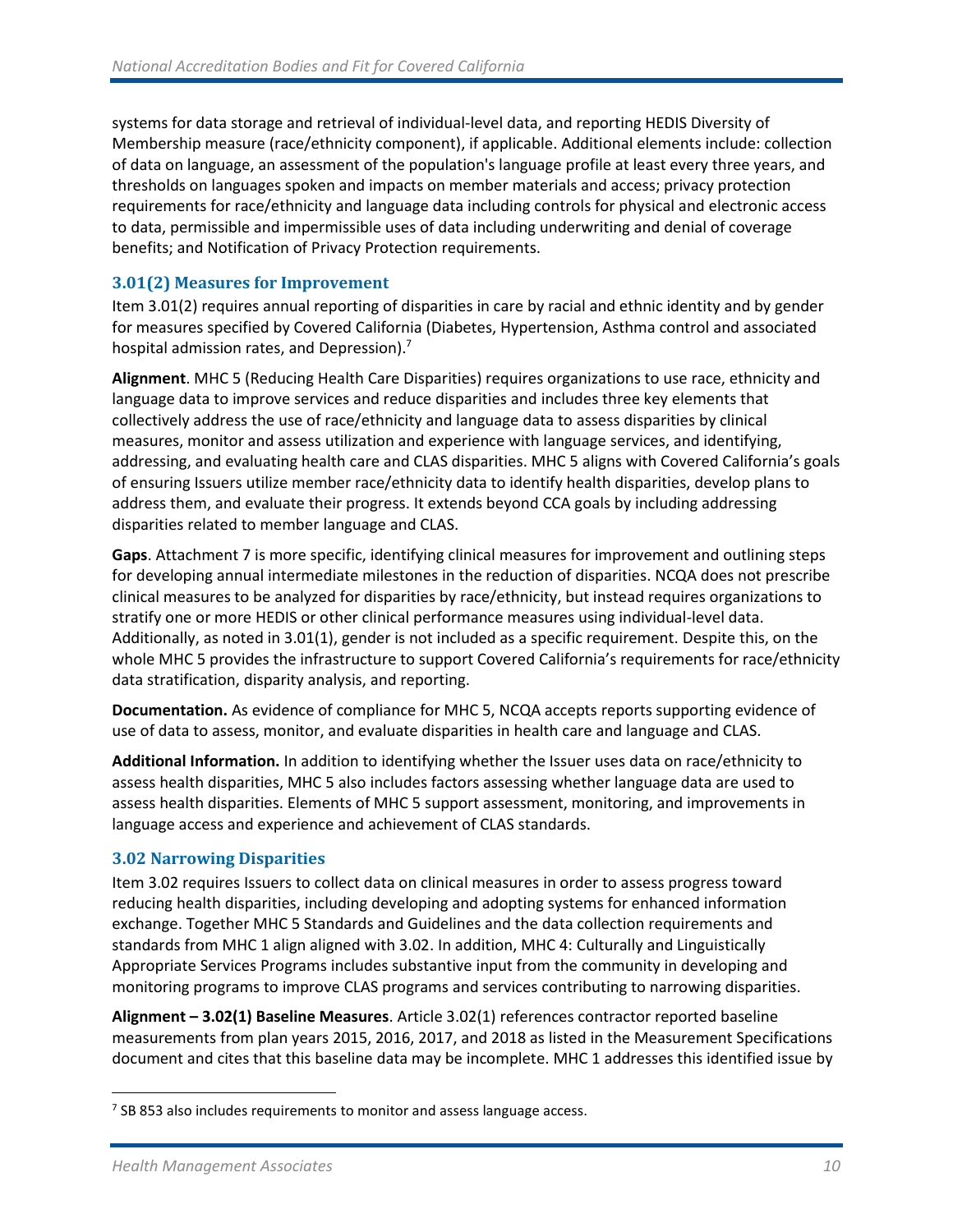requiring Issuers to develop the necessary data infrastructure and capacity to capture individual level data by race, ethnicity, and language.

MHC 5 requires organizations to use that infrastructure to analyze clinical performance by race/ethnicity and language to assess the existence of disparities and to focus quality improvement efforts towards improving the provision of culturally and linguistically appropriate services and decreasing health care disparities. This element includes requirements on how the organization uses data to analyze:

- one or more valid measures of clinical performance, such as HEDIS, by race/ethnicity;
- one or more valid measures of clinical performance, such as HEDIS, by language; and
- one or more valid measures of eligible individual experience, such as CAHPS, by race/ethnicity or language.

The Distinction in Multicultural Health Care requirement is less specific than Attachment 7 and does not include Covered California's specificity regarding required baseline clinical measures for improvement (diabetes, hypertension, asthma, and depression) or required targets for 2020 or annual disparities reduction milestones to be established by Covered California based on national benchmarks, analysis of variation in California performance, best existing science of quality improvement, and effective engagement of stakeholders. Distinction in Multicultural Health Care allows organizations to pick from any one or more valid measures of clinical performance.

As outlined in the 3.02(1) Measurement Specifications, MHC 5 can ensure alignment with the overall goal of enhancing information exchange.

**Gaps – 3.02(1) Baseline Measures**. No specific gaps were discovered.

**Documentation – 3.02(1) Baseline Measures.** Acceptable evidence of compliance for MHC 5 includes reports supporting evidence of data collection practices. Organizations are required to submit documented processes to demonstrate they meet this requirement.

**Additional Information – 3.02(1) Baseline Measures.** MHC 5 requires organizations to demonstrate that it is using data to monitor and assess services regarding language services, including:

- utilization of language services for organization functions;
- **E** eligible individual experience with language services for organization functions;
- staff experience with language services for organization functions; and
- **E** eligible individual experience with language services during health care encounters.

It also requires organizations to use data to measure CLAS and disparities and requires organizations to:

- identify and prioritize opportunities to reduce health care disparities;
- identify and prioritize opportunities to improve CLAS;
- **E** implement at least one intervention to address a disparity, implement at least one intervention to improve a CLAS;
- evaluate the effectiveness of an intervention to reduce a disparity; and
- evaluate the effectiveness of an intervention to improve CLAS annually.

**Alignment – 3.02(2) Targets for Year End 2020.** We did not assess this specific article against the Distinction in Multicultural Health Care Standards and Guidelines as it did not apply. However, Covered California's goal to establish targets for year end 2020 and annual milestones in the reduction of disparities would be supported by the infrastructure requirements of MHC 1 and 5.

**Gaps – 3.02(2) Targets for Year End 2020.** Not Applicable.

**Documentation – 3.02(2) Targets for Year End 2020.** Not Applicable.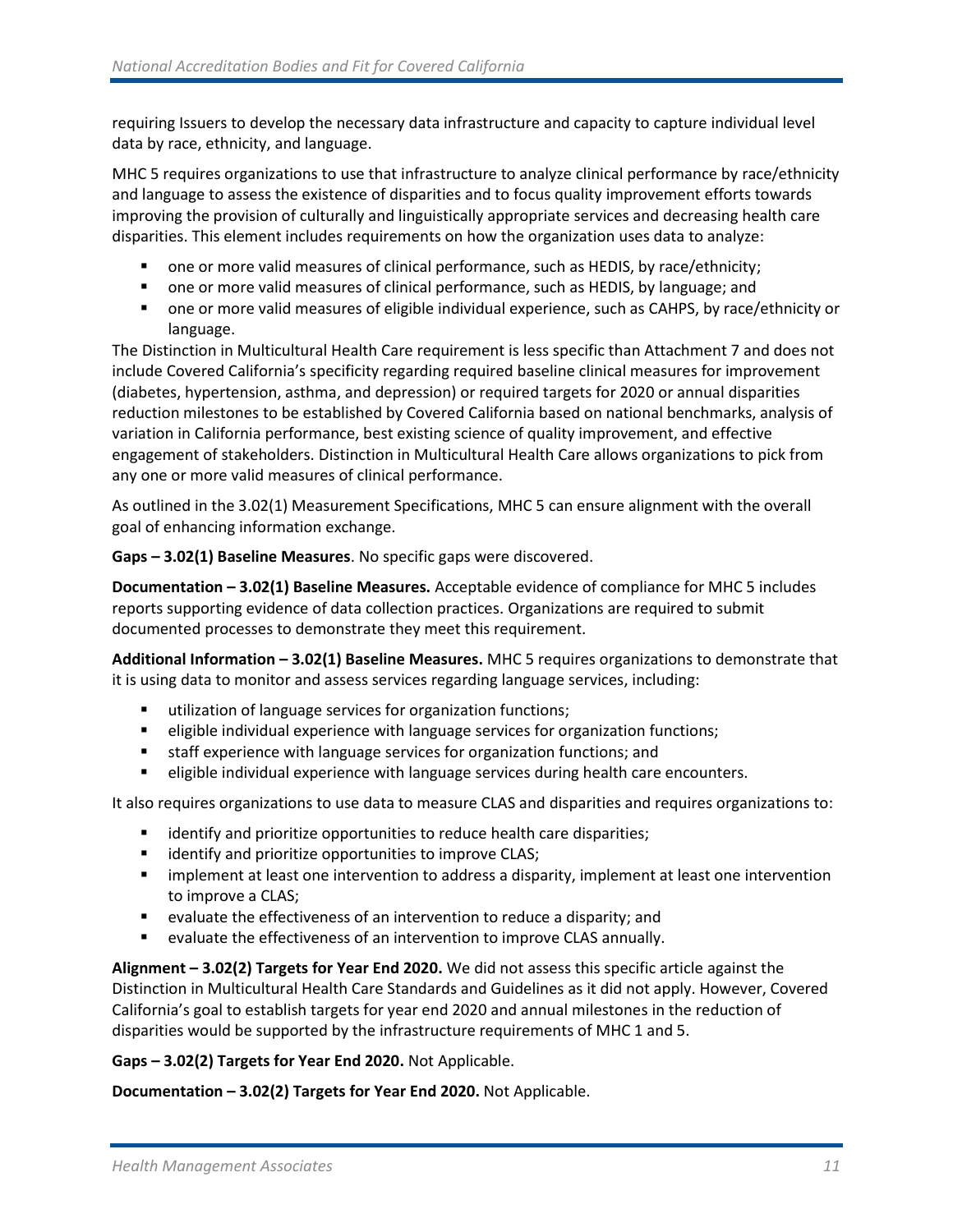#### **Additional Information – 3.02(2) Targets for Year End 2020***.* Not Applicable.

#### **3.03 Expanded Measurement**

3.03 of Article 3, Attachment 7 (Expanded Measurement) requires contractors to partner with Covered California to assess the feasibility and impact of extending the disparity identification and improvement program over time. Suggested areas include income, disability status, sexual orientation, gender identity, and limited English proficiency.

**Alignment.** Of the five suggested areas for extending disparity identification, only limited English proficiency (LEP) is addressed in the Distinction in Multicultural Health Care Standards and Guidelines.

- MHC 1 addresses data collection of member language including LEP.
- MHC 2 focuses on access and availability of language services including in-person and written translation services as well as interpreter services.
- MHC 3 includes elements of addressing LEP through a focus on practitioner network cultural responsiveness including assessing practitioner language options and making that information available to members. It also includes a requirement to assess the capacity of the network in meeting member language needs and to develop a plan to address gaps identified every three years.
- MHC 4 focused on developing, implementing, and evaluating annual work plans to address CLAS inclusive of LEP.
- MHC 5 requires organizations to use language data to analyze at least one clinical performance measure by language.

**Gaps***.* Specific gaps noted include the other four suggested areas of focus for expanded measurement (income, disability status, sexual orientation, and gender identity). However, the infrastructure and capacity required to comply with NCQA's Distinction in Multicultural Health Care, combined with organizational experience of coming into compliance, could likely provide a roadmap for expanding measurement into mutually agreed upon areas between Issuers and Covered California.

**Documentation.** Providing evidence of compliance includes documented processes, reports, and materials supporting evidence of data collection. Organizations are required to submit documented processes to demonstrate meeting this requirement.

**Additional Information.** Not Applicable.

#### **3.04 NCQA Certification**

3.04 of Article 3, Attachment 7, NCQA Certification, requires contractors who have met the standards and guidelines for Multicultural Health Care Distinction to submit this information to Covered California during their annual application for certification.

**Alignment.** Once an organization receives the Distinction in Multicultural Health Care, it is good for two years. A renewal process that includes submitting a Renewal Survey before the organization's status expires is required every two years. Issuers with the Distinction in Multicultural Health Care should be able to submit certification to Covered California through their annual application.

#### **Gaps.** Not Applicable.

**Documentation.** Upon organizational success of Distinction in Multicultural Health Care, NCQA provides a Certificate of Distinction to the organization with applicable dates of distinction status and a final version of the Survey Tool Report with the organization's final scores on the standards and elements.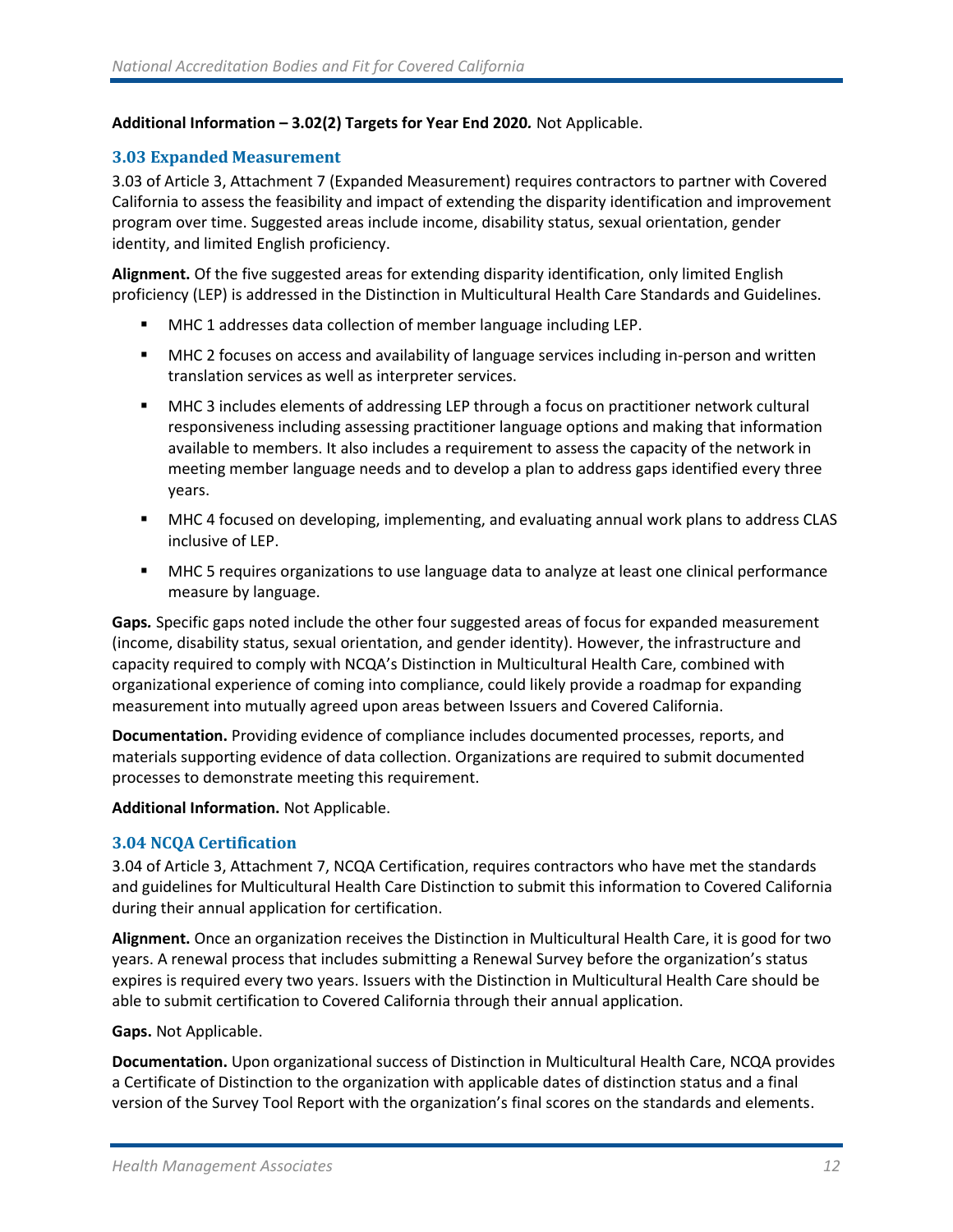NCQA reserves the right to publish the names of the organizations with Distinction in Multicultural Health Care. The Certificate of Distinction and Full Survey Tool report could serve as documentation for Covered California's needs.

**Additional Information.** Not Applicable.

#### <span id="page-16-0"></span>**Additional Impacts and Considerations**

#### **Language Access Requirements in MHC 2 and SB 853**

MHC 2 aligns with SB 853's requirements regarding language access services, except that the threshold for requiring translation services is stricter under MHC 2. MHC 2 requires written translations whenever 1 percent of the population or 200 enrollees, whichever is less, needs translation services, with a maximum of 15 languages. The MHC 2 elements include: written documents; spoken language services; support for language services; and notification of language services.

#### *Practitioner Network Responsiveness*

MHC 3 requires the organization to maintain a practitioner network that is capable of serving its diverse membership and is responsive to member needs and preferences. MHC 3 has two elements: (A) assessment and availability of information; and (B) enhancing network responsiveness. The linguistic access requirements align in part with SB 853, which ensures enrollees' language preferences are reported to providers, providers have access to free interpretation services offered by the plans, and providers' language capacities are shared with enrollees through the provider directory.

Element B, which is focused on cultural sensitivity and gaps in meeting members' needs, is an area not otherwise addressed by Attachment 7 or SB 853. This element focuses both on language access and providers' capacity to meet members' needs for "culturally appropriate care." Element B is not contained within Attachment 7 and is broader than the SB 853 requirement that staff be trained in "understanding the cultural diversity of the plan's enrollee population and sensitivity to cultural differences relevant to delivery of health care interpretation services." According to MHC 3, an organization has an ongoing obligation to determine unmet need for culturally appropriate care and demonstrate how it will meet it with very specific planning requirements that document actions and permit assessment. Examples of areas of assessment include:

- Attitude toward working with people from different cultures
- Awareness of health beliefs and health-related behaviors among people from prevalent cultures in the service area
- Ability to determine language or cultural barriers interfering with communication
- Skills in assessing patient understanding
- Participation in continuing medical education cultural competence training

#### **Culturally and Linguistically Appropriate Service Programs**

MHC 4 requires organizations to continually improve their services to meet the needs of multicultural populations. It requires a written program description and an annual evaluation. As noted above, this standard aligns with Attachment 7, Sections 3.02 (narrowing disparities) and 3.03 (expanding measurement). While Attachment 7 is more specific in identifying clinical areas for improvement, MHC 4 contains more specific requirements for community engagement and provides a uniform framework for its internal annual evaluation. Under MHC 4, the organization must provide a written program for improving delivery of culturally and linguistically appropriate services, which must include a list of measurable goals for improving CLAS and health care disparities.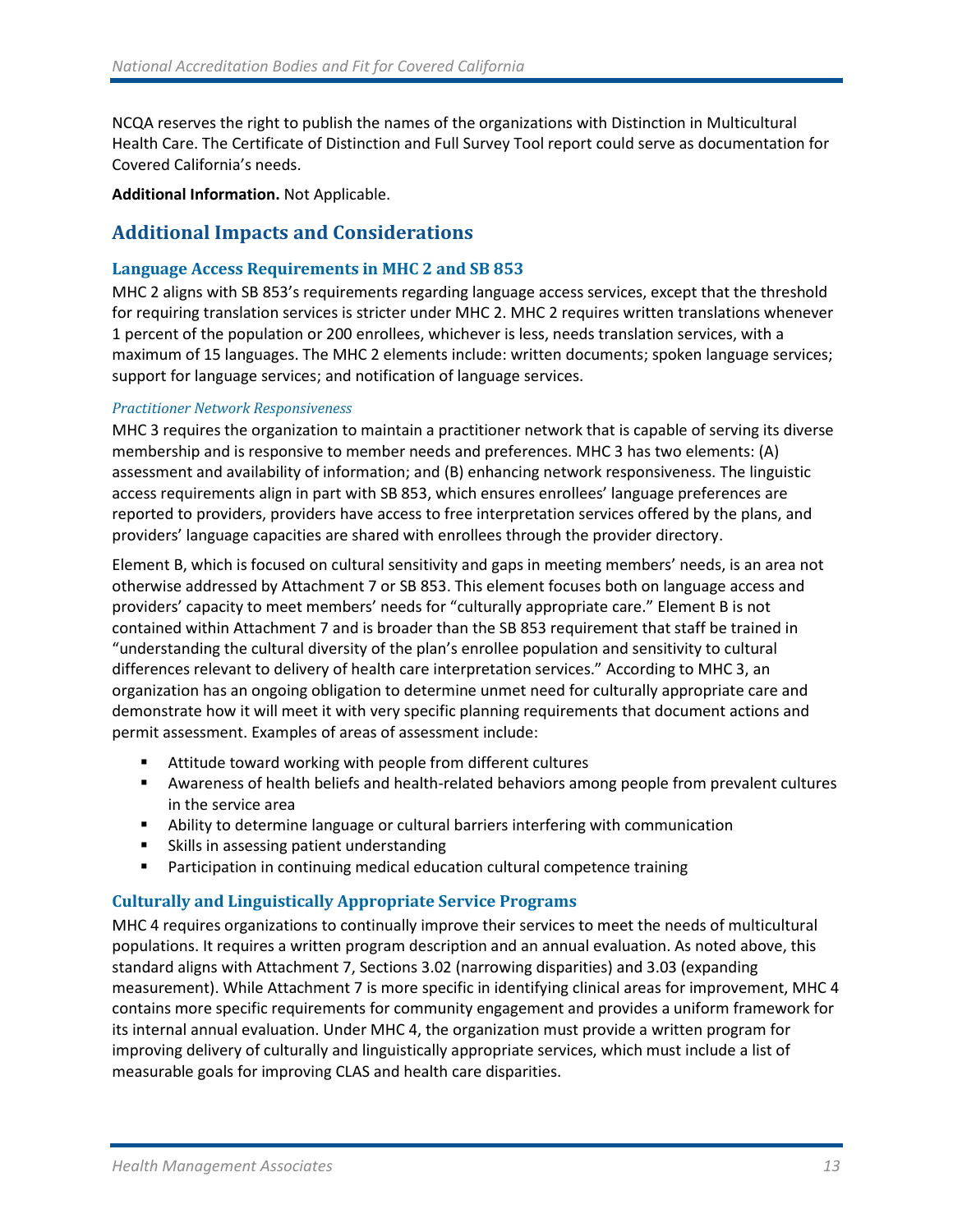While Covered California is more specific in setting the clinical areas for improvement, and SB 853 is clear in addressing deficiencies related to reporting of linguistic data, neither Covered California nor SB 853 requires a quality improvement plan that specifically addresses cultural competence and sensitivity. Additionally, MHC 4 requires community engagement with participation by members of the culturally diverse community in identifying and prioritizing opportunities for improvement in CLAS goals and reduction of health care disparities. Neither Attachment 7 nor SB 853 specify this level of participation.

MHC 4 sets out specific criteria for its annual evaluation of its CLAS services which includes trending of measures to assess performance; analysis of initiatives, including barrier analysis; and a community engagement piece under which community representatives must review and interpret the results. These requirements are more specific than those contained within Attachment 7 or SB 853.

#### **Reducing Health Care Disparities**

MHC 5 requires organizations to use race, ethnicity and language data to improve services and reduce disparities. Its requirement to use data to assess health care disparities closely aligns with Sections 3.01 (measuring care to address health equity) and 3.02 (narrowing disparities). However, MHC 5 also requires the use of data to monitor and assess delivery of CLAS and to measure CLAS and health care disparities. MHC 5 moves beyond measuring and monitoring disparities by requiring interventions to address a disparity and to improve CLAS.

While SB 853 provides comprehensive language assistance requirements and standards, MHC 5 addresses the use of data for monitoring and assessing staff experience with language services for organization functions. SB 853 requires Issuers demonstrate an ability to provide timely interpretation services whenever Issuer staff have routine contact with members and health care providers (and their front office staff). While SB 853 requires Issuers to report on their compliance, MHC 5 identifies more specific standards for using this data for monitoring.